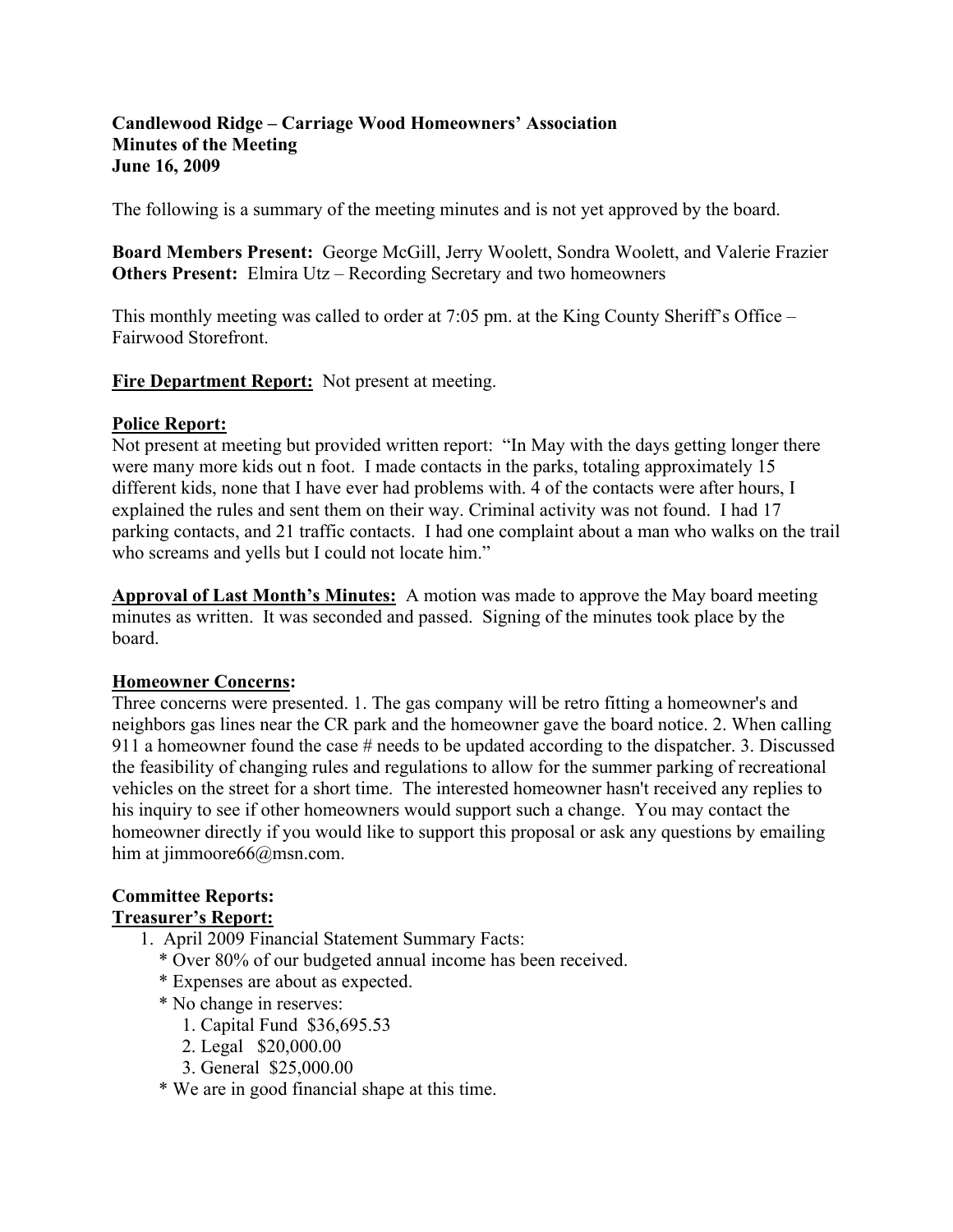2. Note: The HOA has a new phone number 425-738-8611. Voice messages received are forwarded to the officer selected as email attachments.

3. Thirty-two hours of random sheriff's patrols were conducted in May.

4. Since the last report several homes have been sold within our HOA.

#### **Architectural Report:**

 1. Twenty-one ACC requests were submitted since the last meeting. Two for new roofs, nine for paint, two for landscaping, one for windows, two for garage doors, two for other home improvements, and three for fence replacement.

 2. One reminder/warning letter was submitted for a project started without submittal of required ACC Request.

 3. Reminder - Our CC&Rs and Rules and Regulations clearly state that exterior projects such as roofs, painting, fencing, decks, major landscaping and patios require the submission and approval of an ACC request before commencing the project. The ACC has up to 30 days to respond to an ACC request but tries to respond much sooner than that. It is recommended that if a response to an ACC request has not been received within two weeks, the homeowner should contact the ACC Chairman via email at architecture  $@crcwhoa.org$  or by leaving a voice message at 425-738-8611. For emergency type repairs notify the ACC Chairman as indicated above and mention that it is an emergency type situation. Please do not contact the ACC chairman via a home phone number.

 4. Reminder - modifications to mailbox stands require an ACC request and approval prior to beginning work.

 5. Please remember we do not accept ACC request forms via email. Please mail them to CR/CW HOA, PO Box 58397, Renton, WA 98058.

#### **Common Areas Maintenance Report:**

1: Canber has finished the entrance at CR

 2: We are putting the work by the retention pond fence on hold until we get approval from King County – haven't heard back since first response.

 3: Vandalism --- please keep eyes open for any suspicious activity. There has not been any serious activity this month, however with school letting out soon there very likely will be.

 4: Met with King County DDES senior ecologist at CR Park about what we could do about cutting or trimming branches at CR Park where kids are hanging out.

 5: Removed the damaged infant swing and installed the new one at CR Park – when finished there were 3 kids waiting to swing – they and their parents were very happy and thanked the HOA.

 6: Had a large fir tree (65 ft) at CW Park fall into 2 HO's backyard – contacted them and went over and talked to them.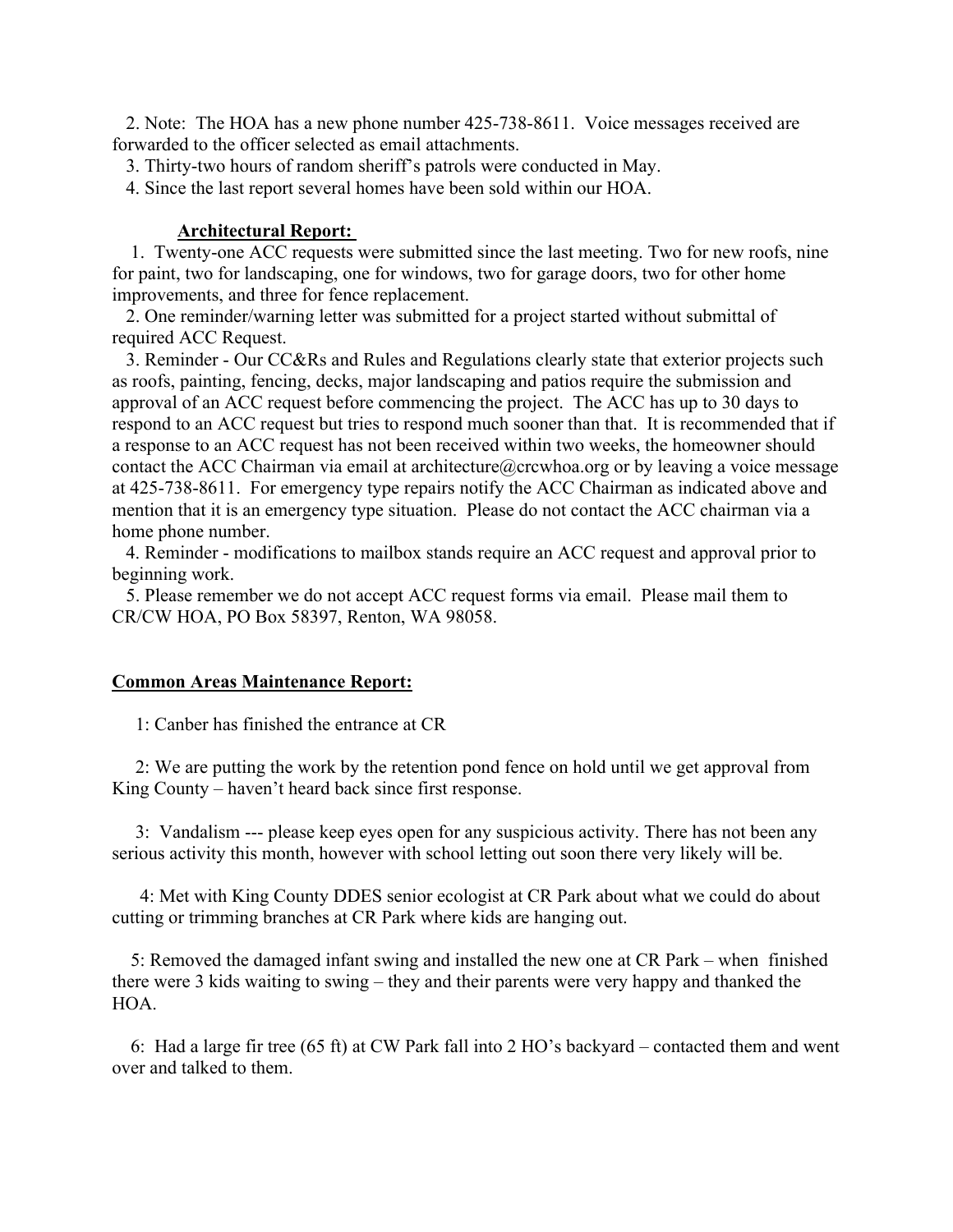7: 2 Homeowners complained and chairman has observed at least 3 times – 2 large pit bull type dogs running loose at CR Park – please if anyone knows where these dogs live contact the HOA so we can contact the owners.

8: Getting a quote from Canber on cost of trimming and quote to do sides of CR entrance.

Reminder: Our parks are private parks which exist for the use and enjoyment of HOA residents, their families and guests. They are not public parks. Our park Usage rules apply to everyone. Following are some of the rules that have been Established to maximize safety, and minimize liability and maintenance costs:

A. Park Hours: 9:00 am to dusk.

 B. No Smoking, alcohol, drugs, loud music, golfing, motorized vehicles or Fireworks are allowed.

C. Animals must be leashed and owners are responsible for cleaning up after their animals.

## **Complaints Negotiations Report:**

- 1. There are currently 25 open active complaints
	- 1. 3 are in the fine stage
	- 2. 12 have received their 1st non-compliance letter
	- 3. 4 have received their 2nd certified non-compliance letters
- 4. 4 have received the 3rd and final certified non-compliance letters, meaning fines are eminent.
	- 5. 2 are pending confirmation
	- 2. Five non-compliance issues were closed since the last meeting.

# **Legal and Insurance Report:**

Communication continues with the HOA attorney regarding the complaint made by a homeowner against the Association and individual Board Members.

Left a message re chapter 13 administration but have not received a response.

## **Rental Home / Change of Address Committee**

Changes of Address and Rentals

●Reminder – When HOA correspondence needs to be delivered to an address other than the HOA street address, your HOA needs to be notified in writing of the correct address to send the correspondence. This applies to absentee homeowners who are renting or leasing their homes, homes that are vacant, and homeowners who choose to receive their correspondence at a PO Box or alternate address. In addition homeowners who are renting or leasing are required to comply the provisions of the Leasing/Rental of Homes/Tenants Rules and Regulations.

# **Capital Improvement Committee:**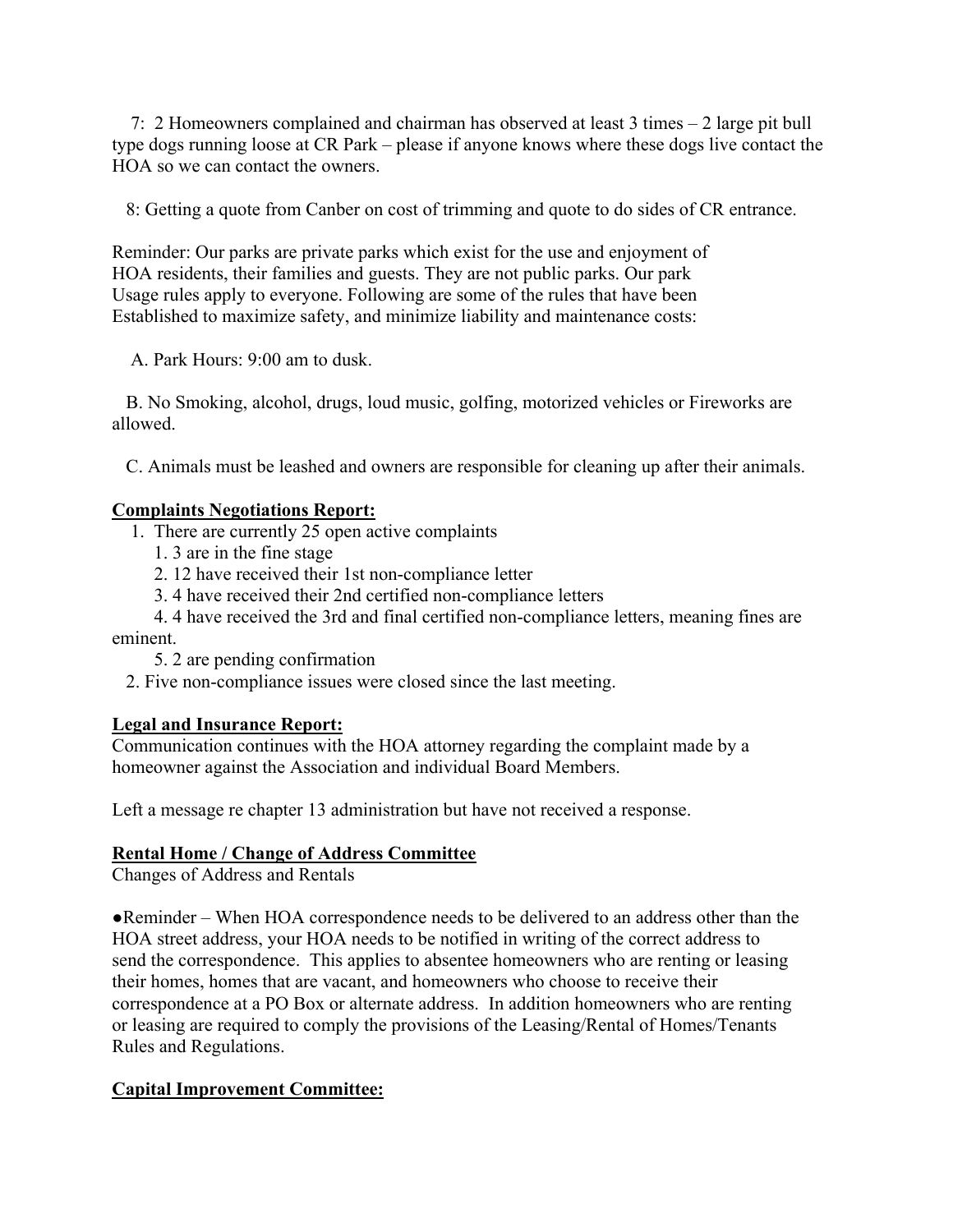1: Have dropped off photos and measurements and the last receipt for the CW entrance sign, but have not heard back from sign co.

2: Let us know of any other suggestions for Capital Improvements.

3: Suggestions have been made to do both sides of CR Entrance now that center is done.

## **Old Business:**

Fire District 40 continues to be unresponsive to numerous inquiries.

George McGill and Jerry Woolett attended the Sheriff's forum. There were about 24 in attendance representing a broad neighborhood area. The Sheriff's agenda included asking neighborhoods to support limiting new budget cuts and to contact their county representatives to that effect. The Sheriff asked the question "do you feel safe"? People complained about slow response times. She wants a referendum to authorize dedicated district public safety tax for police enforcement only- to address this question among others. An email chain was also proposed by the Sheriff to notify community of safety concerns and emergent situations.

## **New Business:**

Money is available for a Summer Event. If you'd like to volunteer to help with this event please contact generalinquiry@crcwhoa.org or call 425-738-8611.

**Welcoming Committee** – If you are new to the neighborhood and would like an HOA information packet, call the HOA phone number at 425-738-8611 and leave a voice message or send an email request to  $info@crcwhoa.org$ .

**Special Topics:** Visit our Website and contact the HOA via Email at:

Web – www.crcwhoa.org Email –  $info@crcwhoa.org$ 

A motion was made to adjourn the meeting at 8:42 pm.

## **Next Board Meetings:**

●July 21, 2009 ●August 18, 2009

Meetings are usually held at **7:00 pm.** at the Sheriff's Office, Albertson's Shopping Center. All Homeowners are welcome to attend.

# **Candlewood Ridge / Carriage Wood Announcements & Reminders**

**\*ACC Requests** - The HOA CC&Rs and Rules and Regulations documents clearly state that